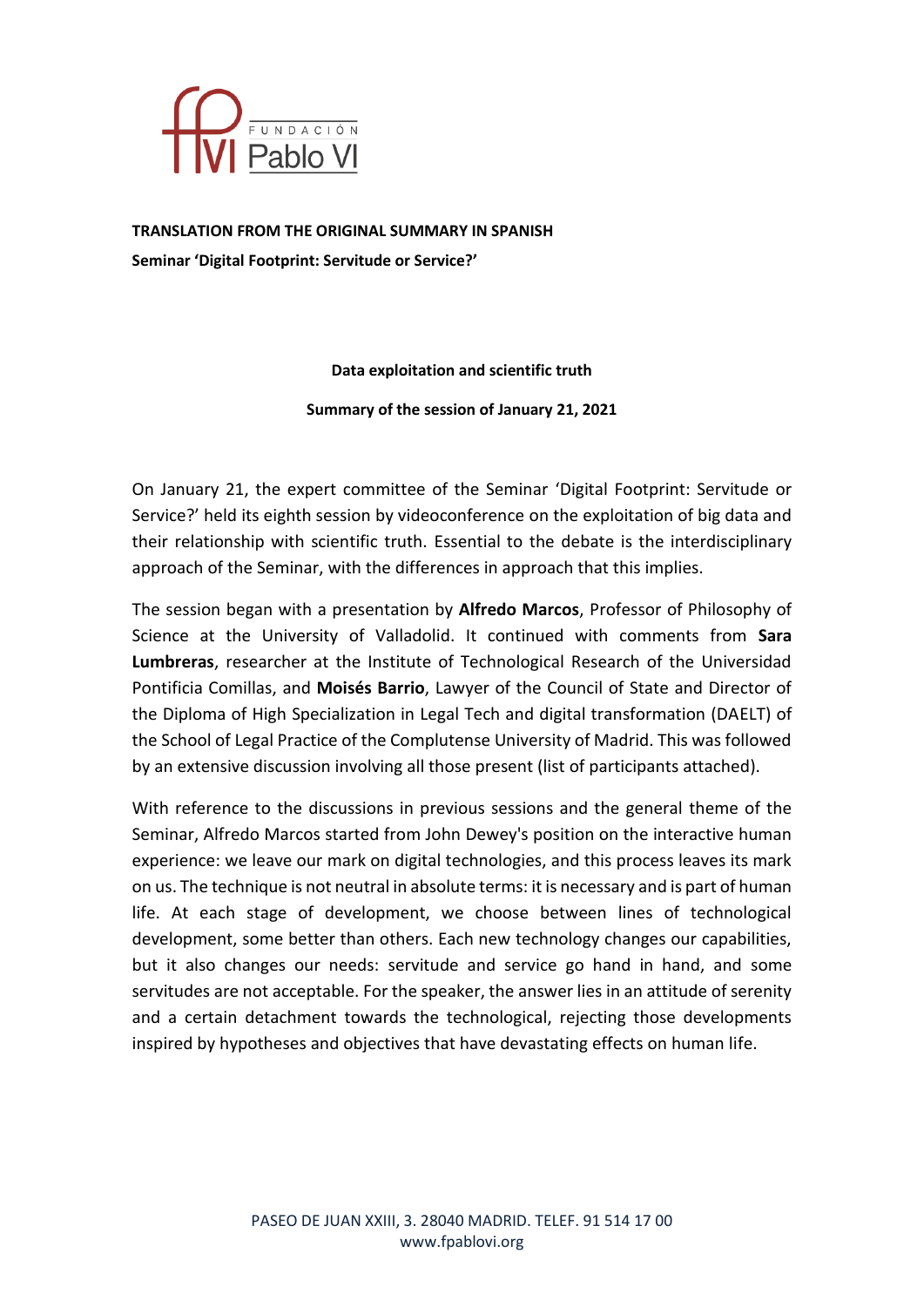

# **Ontology and the denomination "Artificial Intelligence"**

In 1956, computer scientist John McCarthy coined the term "Artificial Intelligence" (AI) at the famous Dartmouth conference. What that prophetic vision supposed in terms of calculation power, classification and analysis has been more than fulfilled. But is there something that can be strictly called "artificial intelligence"? In Alfredo Marcos's view, what is intelligent about AI is put by humans (it is not artificial), and what is artificial about it is not intelligent. Simulating intelligence is not being intelligent. In any case, we should talk about *AI systems*, of which those who design and use machines and their programs are part.

Today, several authors denounce an "AI myth," and science fiction theories about "strong AI" divert the debate from the current reality, in which functions are being delegated to machines, sometimes without the necessary controls.

The term AI can be misleading. Different names have been proposed to replace it, such as assisted or extended intelligence or human-centered artificial intelligence. Alfredo Marcos proposes to talk about *delegated control systems* (CoDe). Sara Lumbreras prefers to talk about *decision support systems*. Other Seminar participants refuse to enter into a discussion of terminology and ask for facts to be discussed.

Still, the question is not only one of language, the philosophers insist, but of the conception of reality: the machine, without a human person to interpret it, is nothing more than matter undergoing physical changes. The confusion that the term AI can lead to has been fueled by the media, contributing to the technology's mythologization based on AI's promises and not so much on its current applications.

If the concept of intelligence is taken as the capacity to understand and solve problems, it must be accepted that the term applied to a machine is nothing more than an approximation: devices are not capable of understanding or perceiving problems; the problems to be solved are always human.

For those who criticize the use of the term AI, this nomenclature devalues intelligence and generates a dualistic conception, as if in the human condition, intelligence could be separated from the person. Furthermore, categorizing a system as "smart" tends to justify the delegation of responsibility. In other words, if it is the "intelligence" of the algorithm that has made a decision, there will be a tendency to attribute it consequences that are considered inevitable. If, on the contrary, it is understood that the machine does not have a real experience of the data that have been introduced and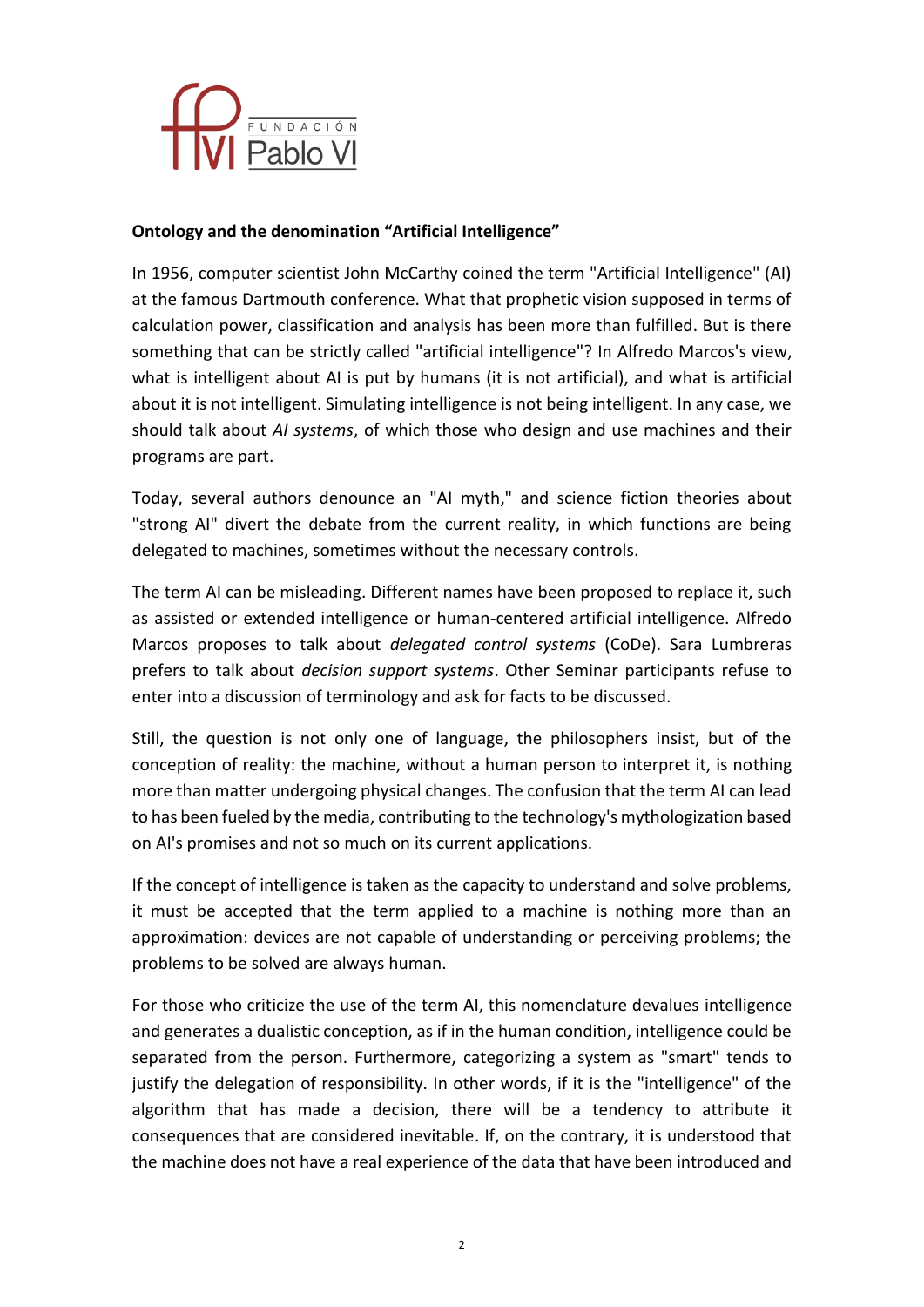

that these data have no value outside of human intelligence, the necessary conclusion is reached that AI cannot be anything other than a help, an additional support to take the adequate decision.

Take, for example, the case of numbers: machines cannot add two plus two since they do not have the notion of number or quantity. A few decades ago, engineers learned to program from the basics; thus, they understood that in a machine adding one to a given number is achieved by changing its last bit (if it is 1, it is set to 0, and if it is 0 it is set to 1, in the first case the previous bit is changed recursively). This essential operation takes infinitely complex forms, but it is vital to understand that there are no numbers in machines, only ordered memory locations that store ones and zeros. That is what bolsters the computer science edifice. But programmers and data scientists who currently use AI models for decision-making have not always known the most basic level of these models and use instead software that simplifies processes. For this reason, it is sometimes more difficult for them to see that inside the machine, there is no knowledge, no concepts. Having this clear is the basis for knowing what to expect and what can be delegated to AI models. AI does not understand data; it just manipulates them. To say that it understands them would be like defending that a cockatoo, which repeats sounds that mimic human speech, is truly capable of communicating a piece of knowledge, a feeling, or a thought of its own.

### **How machines work**

Beyond the terminology, it is undoubtable that there are in fact systems, known as AI, which are used as management tools. To decide rightly in automation, one needs to understand how these systems work, what kind of help they provide in decision making, and most importantly: establish their application limits. In short, AI algorithms perform their functions by detecting lines of correlation between vast amounts of data. But they do not discover causal relationships. That is, they do not allow us to understand or explain the phenomenon. The processes of human intelligence can be categorized into induction and deduction, to which Charles S. Peirce (1839-1914) added the category of abduction, that is, the creative step of formulating conjectures and hypotheses. The algorithm proceeds by induction, not by deduction, and even less by abduction.

Algorithms work thanks to vast amounts of data; in the data history, algorithms find patterns that apply to new scenarios on which to decide. It would not be surprising if, in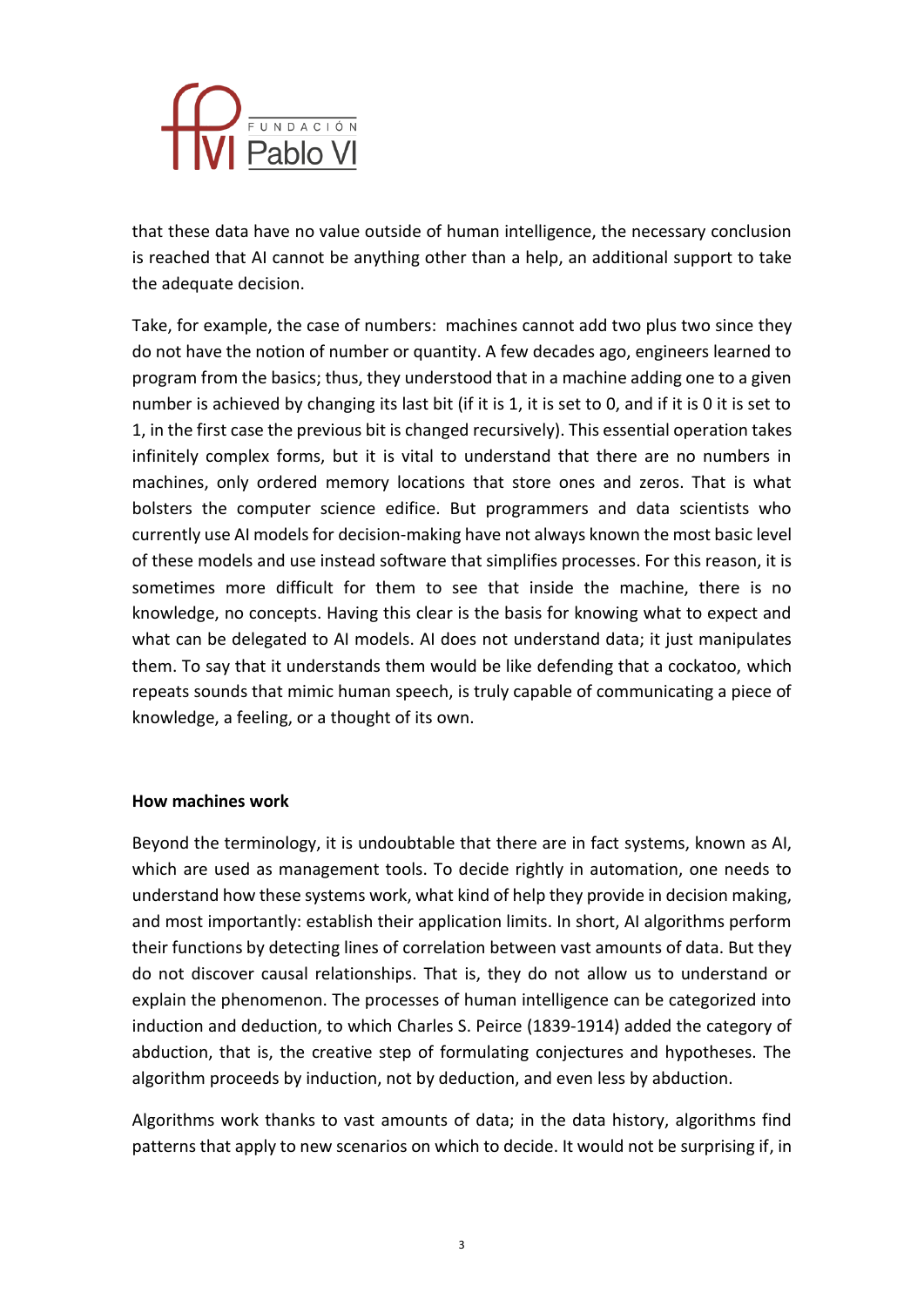

some instances, depending on the data composition, the machine reaches results which are apparently correct, but really false. It is as if a student were learning only through examples of solved problems, in which she finds a logic that she later applies to solve new problems. A typical situation of induction problems occurs, in which all the premises are true, but the conclusion may be false because the context stability rule ("rebus sic stantibus") is not fulfilled. As with any diagnostics, clinical judgment is required to know whether or not a conclusion is valid. Therefore, in changing reality, all models have a degree of uncertainty. The algorithm cannot predict (speaking in the future tense), it can only establish possible models (speaking in the conditional). The algorithm proposes what something could be if certain conditions are met, based on previous experience.

Although, in many cases, AI works correctly and is a useful tool, its way of proceeding can present several typical problems. Among these problems is possible *overfitting*. This occurs when the provided data is not sufficient for it to be generalized; then the algorithm is forced and extracts patterns that cannot be extrapolated. It is as if the student has too few examples to make generalizations and to understand a whole new context. This error, difficult to detect, is salvageable when the rules that the algorithm has derived can be accessed and audited. But this is not the situation in all cases, machines often work as a "black box": not only does the AI not understand the conclusion it has reached, but it also does not allow us to know how it has arrived. That is to say, although it is possible to examine the initial code with which it works, the path followed by the algorithm to make a decision is not understood, it remains hidden, often for commercial or intellectual property reasons. In these cases, reliance on AI as a decision-making tool becomes complicated: how can we trust something that we are not capable of understanding? Something that hides its way of proceeding from us? To these questions from some participants, others opposed that it is also not fully understood how the human brain proceeds, despite many centuries of increasingly deep psychological and neurological research: this by itself does not detract from the legitimacy of human decisions.

Another recurring problem in AI is *algorithmic bias*. The issue of bias appears when the algorithm is based on variables considered inadequate. The best-known example of algorithmic bias issues is that of COMPAS (Correctional Offender Management Profiles for Alternative Sanctions), a black box-type algorithm used in the United States to predict criminal recidivism in prisoners. This algorithm, developed by Northpoint, Inc., has been used for years to decide whether or not inmates are granted parole. After a detailed analysis of its predictions, the ProPublica news agency found that the algorithm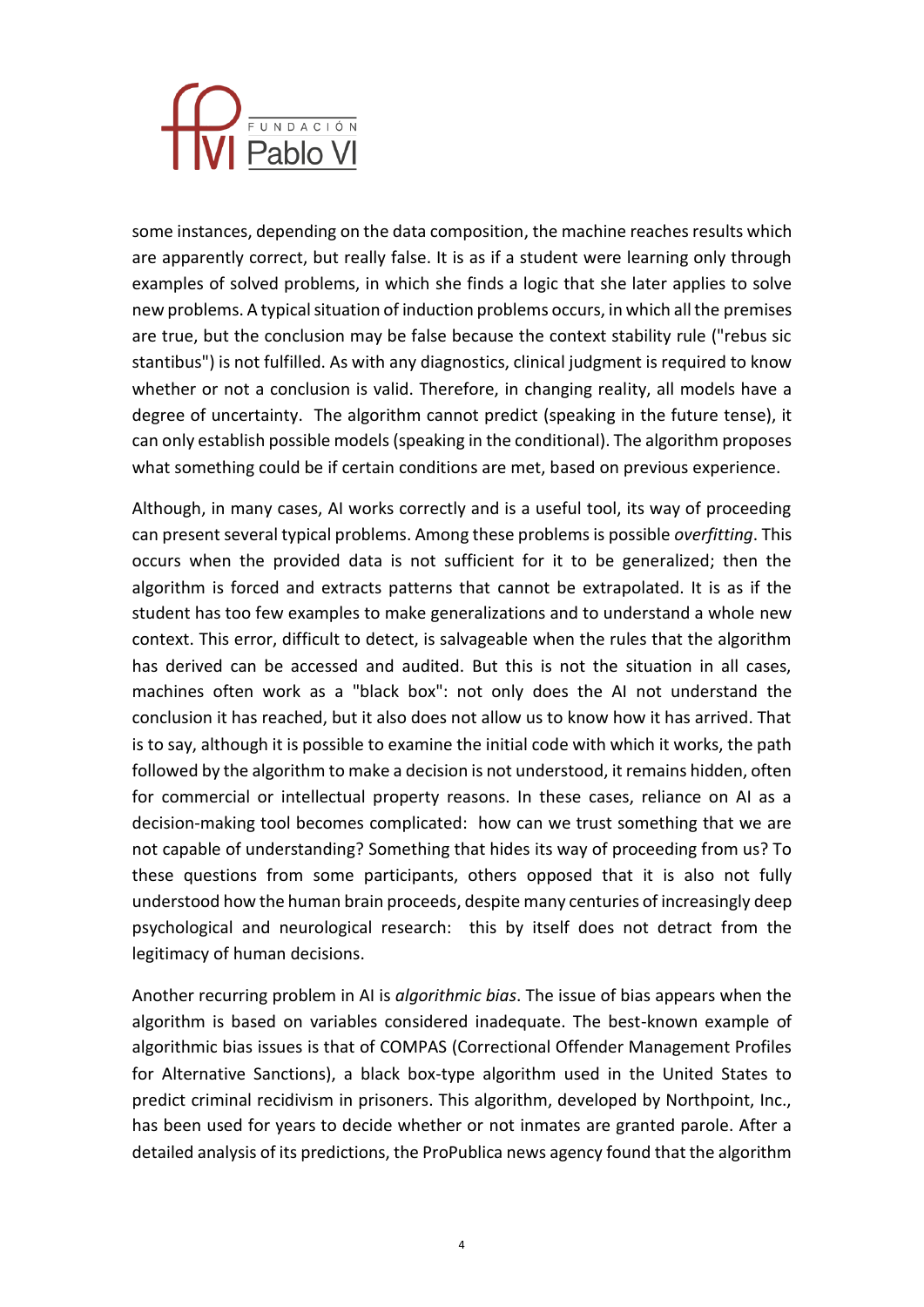

used the prisoners' race as one of the main variables. Thus, African American prisoners, regardless of their personal history, received worse predictions than whites. This stemmed from the database used to nurture the algorithm, in which prisoners of color had a worse recidivism rate. All this results in a case of racial injustice.

Examples like this there are many. The solution to these problems could perhaps come if the algorithms allowed us to see the rules on which they infer, if they stopped being black boxes. If the variables are transparent and AI application is clear, there is less danger of falling into these types of problems, both in overfitting and algorithmic bias. But it is not easy to apply this idea. In the real experience of data scientists, only complex models, which the user cannot understand, are those that have the possibility of working adequately in real situations. On the other hand, said the operators, if we try to audit and explain the systems, they lose their effectiveness and their reason for being, since all the time that is intended to be saved would be lost again. AI models are developed to fulfill specific tasks, and if they had to be made entirely transparent, auditable, or explainable, they would be unable to achieve those objectives.

The debate does not provide any definitive answer on this. If many existing algorithmic processes cannot be audited and made transparent, it should be possible, however, to project new models that seek to be understandable from the start. To do this, developers should consider transparent variables and have interdisciplinary teams to achieve a genuinely context-appropriate design. This is already a fact in many fields of AI application: for example, when developing algorithms for medical diagnostics, no one thinks of having only engineers, you need to have medical specialists in the branch in question. The data patterns are only correlations; only an expert can relate them to known phenomena and new testable hypotheses. Transparency and intelligibility of processes do not refer to the algorithm only; above all, it is about making clear the aims to be achieved and the data with which one works. The darkness that remains around AI has its roots, not so much in the necessity of the processes themselves, but rather in commercial strategies of a monopolistic nature - those of a few large companies in the United States - or in political strategies - in the opinion of the speaker, maybe those of the Chinese government.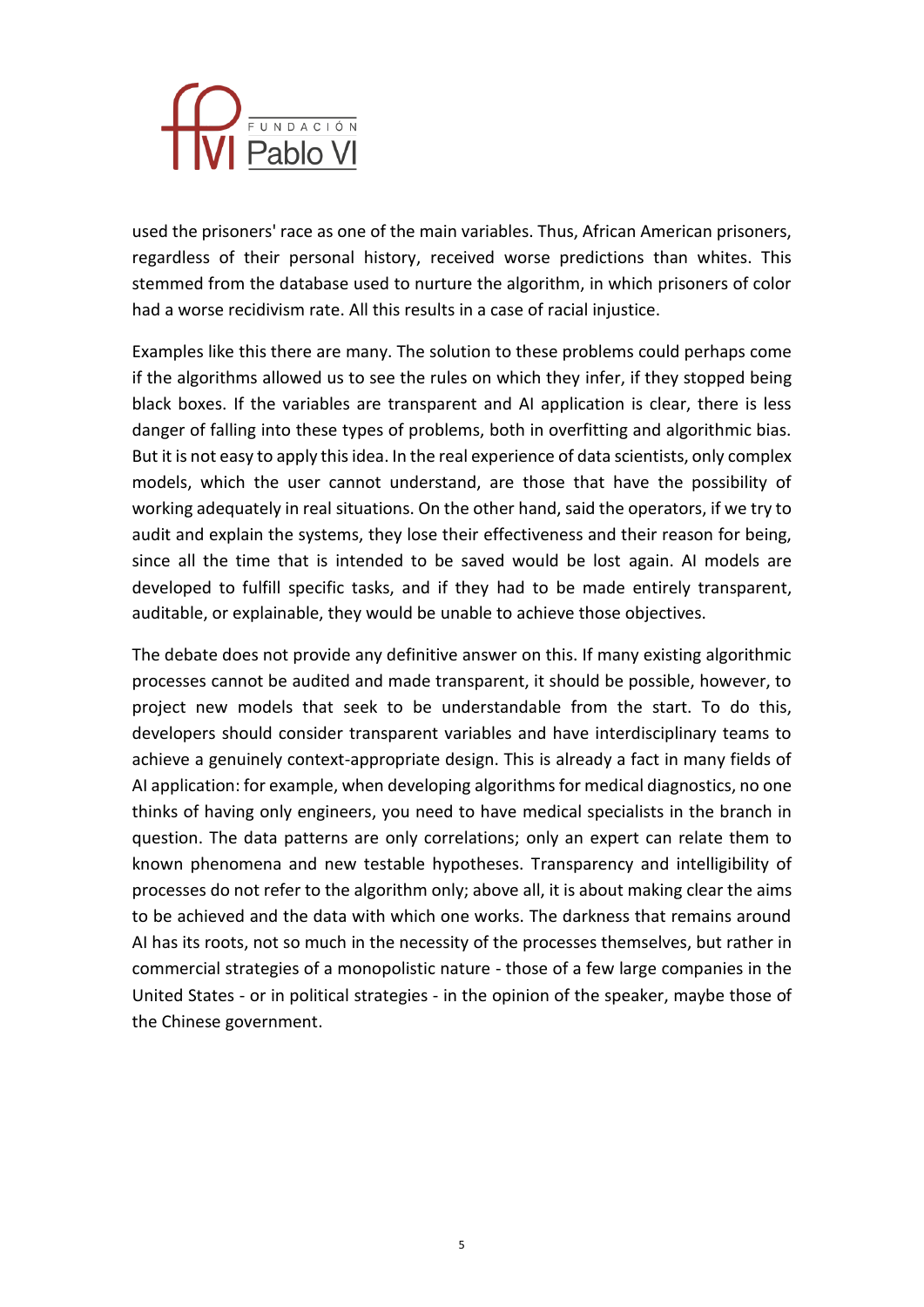

## **On the current use of AI**

The approach to an ethical stance towards the development and application of AI models will be based on the development by public administrations of practices and legislation that cover the aspects mentioned here. From this perspective, Moisés Barrio proposes a positive approach to AI in an "algorithmic rule of law," in which the technological automation tools would be adopted only when they represent an improvement and when they do not affect the legitimacy of democracy.

Although it sometimes seems like a project for the future, the debate about the use of AI is a current issue. Various tasks and functions are delegated to AI models daily. Such is the case of the stock market, in which almost all investment decisions have already been delegated to algorithms. Another example is what happens with each person and their mobile phone. Many decisions have already been delegated, for instance: to take routes on maps' apps or restaurant's choices. It is challenging to be contrary to AI when deciding in many aspects, this can already be seen on a day-to-day basis. Hence, personal training in virtues is essential, something that goes much further than complying with deontology, that is, with rules that people do not usually make their own, but which they apply without the intervention of their freedom and conscience.

Through an ethic of virtues, and not a deontology of standards for a passive user, one can save society from the bondage of technology and understand the proper service of tools, such as AI. As has already been said, all technology changes our capacities and needs; thus, servitude and service go hand in hand. But it is necessary to analyze this in a dynamic context: the service and the servitude do not always affect simultaneously, and in many cases, those who benefit are not the same as those who bear the servitude. An "algorithmic rule of law" also implies access for all to digital media, as was discussed in the previous session, and this is far from being the case in today's society. Therefore, it is necessary to apply a realistic moral discernment, not taking as necessary everything that is technically possible and seeking, however, to put the available means at the service of human development.

In other words, a critical judgment is necessary to demystify AI; to not underestimate or overestimate it, since we cannot renounce it. We must select those technologies that improve rather than undermine human life.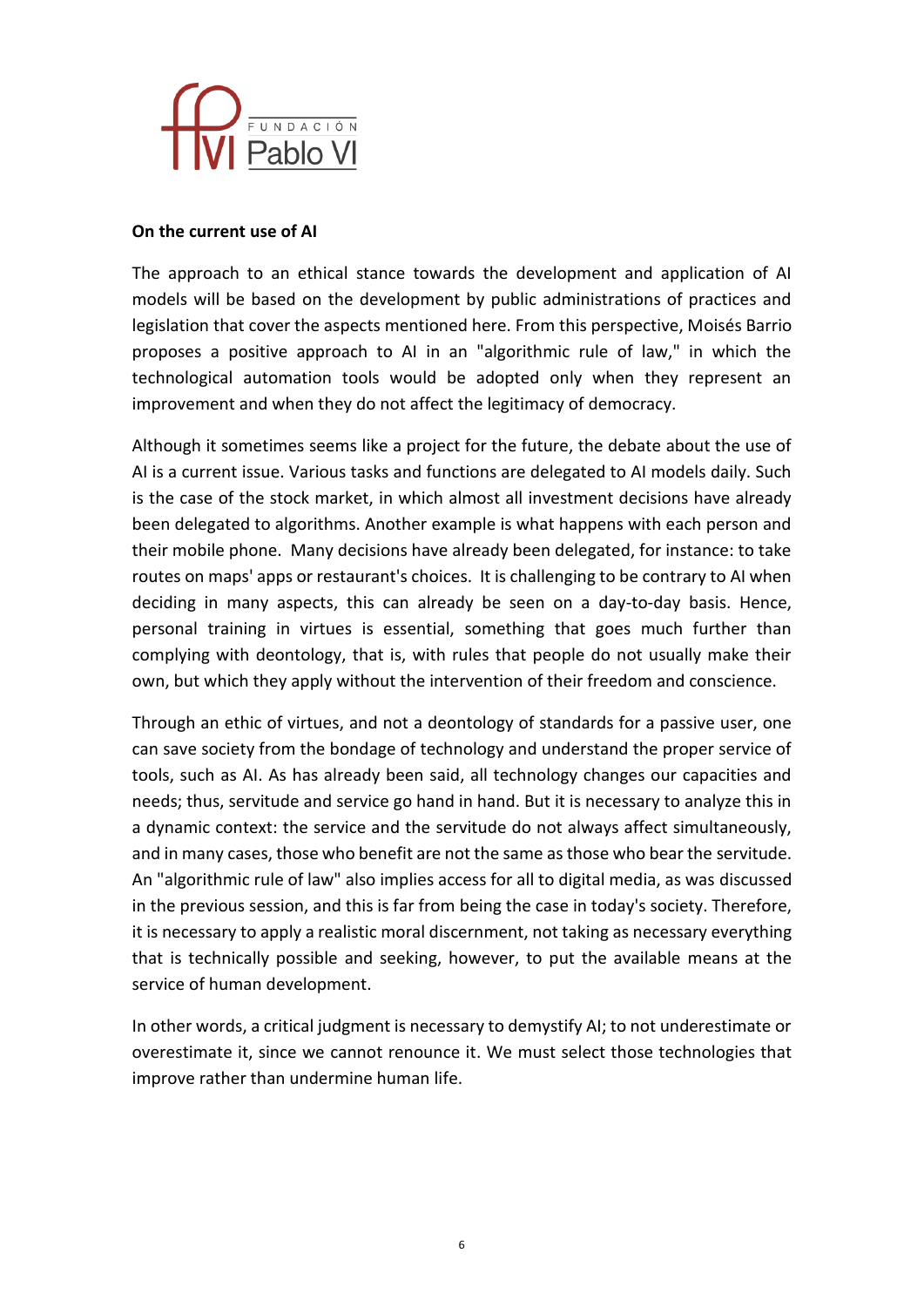

#### **Attendees:**

- 1. **Albert Cortina**, Lawyer, Expert in Transhumanism Director of the DTUM study
- 2. **Alfonso Carcasona**, CEO, AC Camerfirma
- 3. **Alfredo Marcos Martínez**, Professor of Philosophy of Science, Universidad de Valladolid
- 4. **Ángel Gómez de Agreda,** Colonel Chief, Geopolitical Analisis Area, DICOES/ SEGENPOL
- 5. **Ángel González Ferrer**, Executive Director, Digital Pontificial Council for Culture
- 6. **Carolina Villegas**, Researcher, Iberdrola Financial and Business Ethics Chair, Universidad Pontificia de Comillas
- 7. **David Roch Dupré**, Professor, Universidad Pontificia Comillas
- 8. **Diego Bodas Sagi**, Lead Data Scientist Advanced Analytics, Mapfre España
- 9. **Domingo Sugranyes**, Director, Seminario de Huella Digital
- 10. **Esther de la Torre**, Responsible Digital Banking Manager, BBVA
- 11. **Francisco Javier López Martín**, Former Secretary-General, CCOO Madrid
- 12. **Gloria Sánchez Soriano**, Transformation Director, Legal Department, Banco Santander
- 13. **Guillermo Monroy Pérez**, Professor, Instituto de Estudios Bursátiles
- 14. **Javier Camacho Ibáñez**, Director of Ethical Sustainability and professor at ICADE and ICAI
- 15. **Javier Prades**, Dean, Universidad Eclesiástica San Dámaso
- 16. **Jesús Avezuela**, General Director of the Pablo VI Foundation
- 17. **José Luis Calvo**, AI Director. SNGULAR
- 18. **José Luis Fernández Fernández,** Director of the Iberdrola Chair of Economic and Business Ethics ICADE
- 19. **José Ramón Amor,** Coordinator, Bioethics Observatory of the Pablo VI Foundation
- 20. **Juan Benavides**, Professor of Communications, Universidad Complutense de Madrid
- 21. **Julio Martínez s.j.**, Dean, Universidad Pontificia Comillas
- 22. **Moisés Barrio**, Lawyer. Council of State and Director of Diploma of High Specialization in Legaltech and digital transformation - Escuela de Práctica Jurídica - Universidad Complutense de Madrid
- 23. **Paul Dembinski**, Director de Observatoire de la Finance (Ginebra)